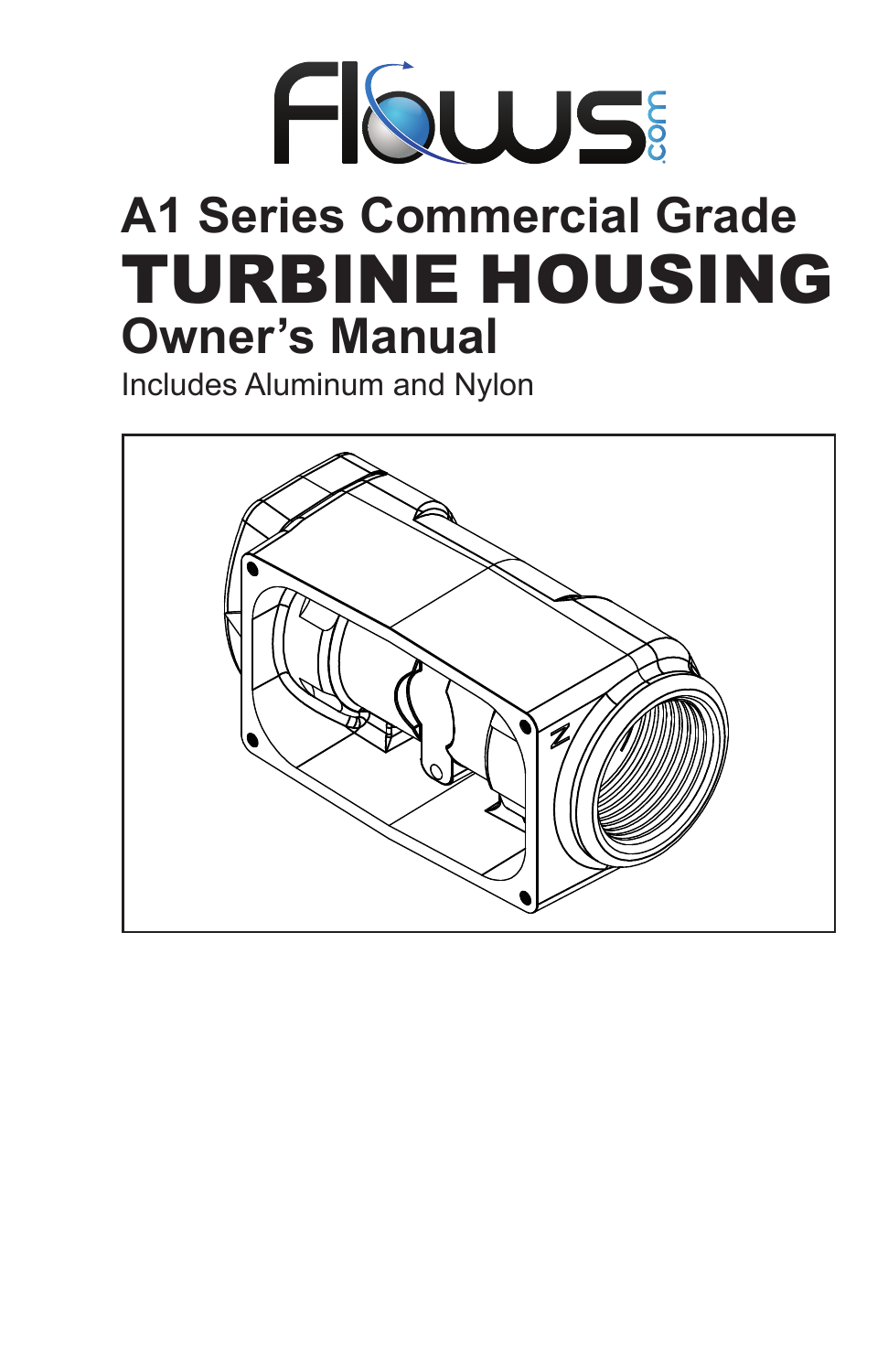### TABLE OF CONTENTS

GENERAL INFORMATION

This manual will assist you in installing and maintaining your GPI Commercial Grade turbine housing. (See Figure 1) Information on computer electronics and accessory modules are contained in other manuals. Please reference those as necessary.



For best results, take the time to fully acquaint yourself with all information about all components of your GPI Electronic Digital Metering System prior to installation and use. If you need assistance, contact the distributor from whom you purchased your turbine.



This symbol is used throughout the manual to call your attention to safety messages.



**A CAUTION** 

**Cautions** call your attention to practices or procedures which may damage your equipment.

**Notes** give information that can improve efficiency of operations.

It is your responsibility to make sure that all operators have access to adequate instructions about safe operating and maintenance procedures.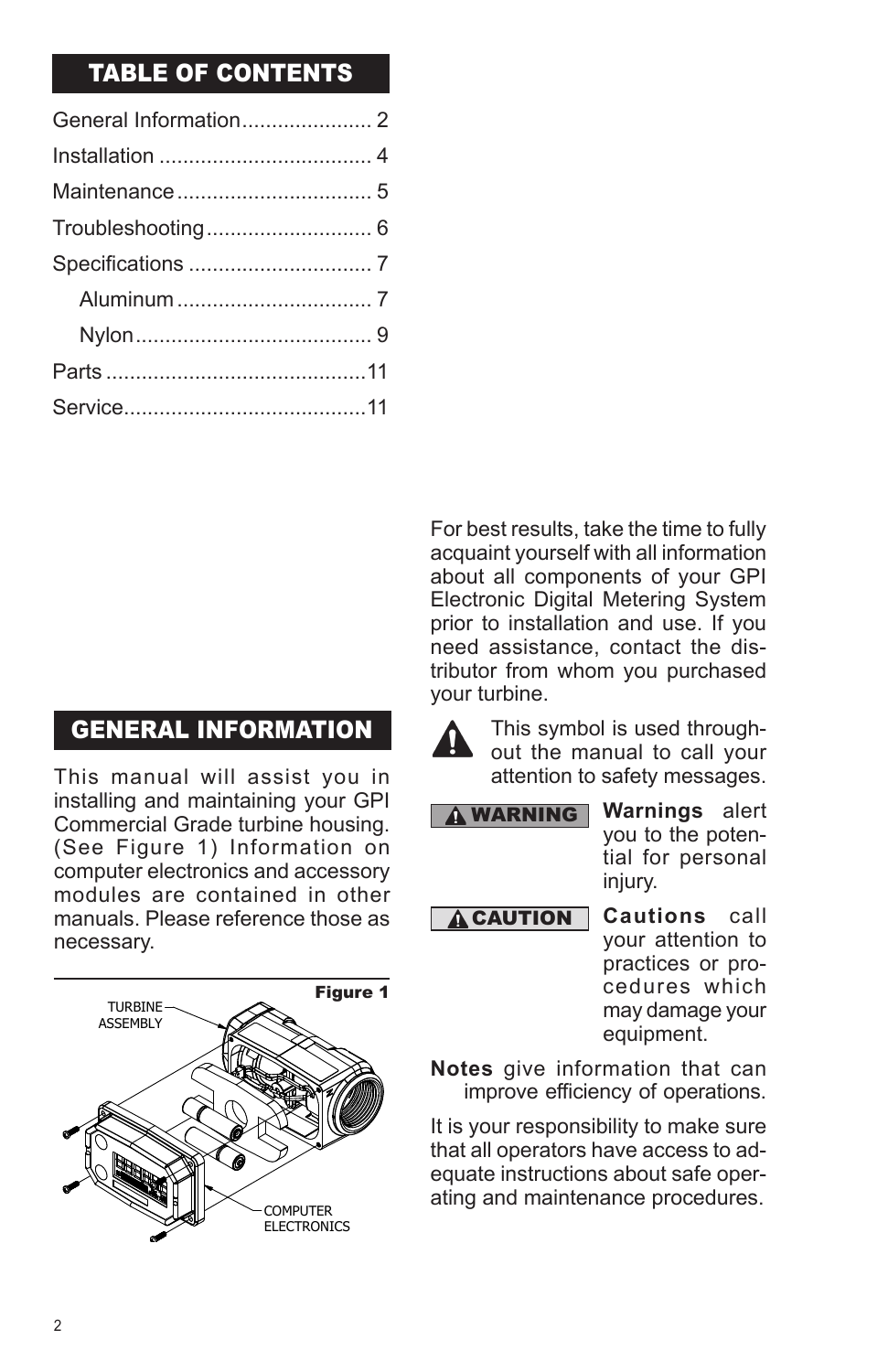### **Read Me!**

For your safety, review the major warnings and cautions below before operating your equipment.

1. This equipment is approved to handle only fluids that are compatible with the housing material. Use only fluids that are compatible with the wetted components of your turbine.

#### **A** WARNING

**The apparatus enclosure may contain aluminum and is consid‑ ered to constitute a potential risk of ignition by impact or friction. Care must be taken into account during installation and use to prevent impact or friction.**

#### **A WARNING**

**Part of the enclosure is con‑ structed from plastic. To prevent the risk of electrostatic sparking the plastic surface should only be cleaned with a damp cloth.**

- 2. When measuring flammable liquids, observe precautions against fire or explosion.
- 3. When handling hazardous liquids, always follow the liquid manufacturer's safety precautions.
- 4. When working in hazardous environments, always exercise appropriate safety precautions.
- 5. Always dispose of used cleaning solvents in a safe manner according to the solvent manufacturer's instructions.
	- 6. During turbine removal, liquid may spill. Follow the liquid manufacturer's safety precautions for clean up of minor spills.
	- 7. Do not blow compressed air through the turbine.
- 8. Do not allow liquids to dry inside the turbine.
- 9. Handle the rotor carefully. Even small scratches or nicks can affect accuracy.
- 10. When tightening the turbine, use a wrench only on the wrench flats.
- 11. For best results, always verify accuracy before use.

### **Product Description**

GPI Commercial Meter Turbines are identified by the internal diameter and the inlet and outlet.

Model 025 – 1 inch (Low Flow) Model 100 – 1 inch (Mid Flow) Model 200 – 2 inch (High Flow)

Each of these turbines is designed to work with on-board computer electronics and/or with one of several accessory modules that can interface to a wide variety of reporting and collecting devices.

Liquids flow through the turbine housing causing an internal rotor to spin. As the rotor spins, an electrical signal is generated in the pickup coil. The electrical signal provides the output necessary to operate the on-board computer electronics for local indication directly on the turbine or one of several accessory modules that transmit the signal to external equipment.

Upon receipt, examine your meter for visible damage. The turbine is a precision measuring instrument and should be handled as such. Remove the protective plugs and caps for a thorough inspection. If any items are damaged or missing, contact your distributor.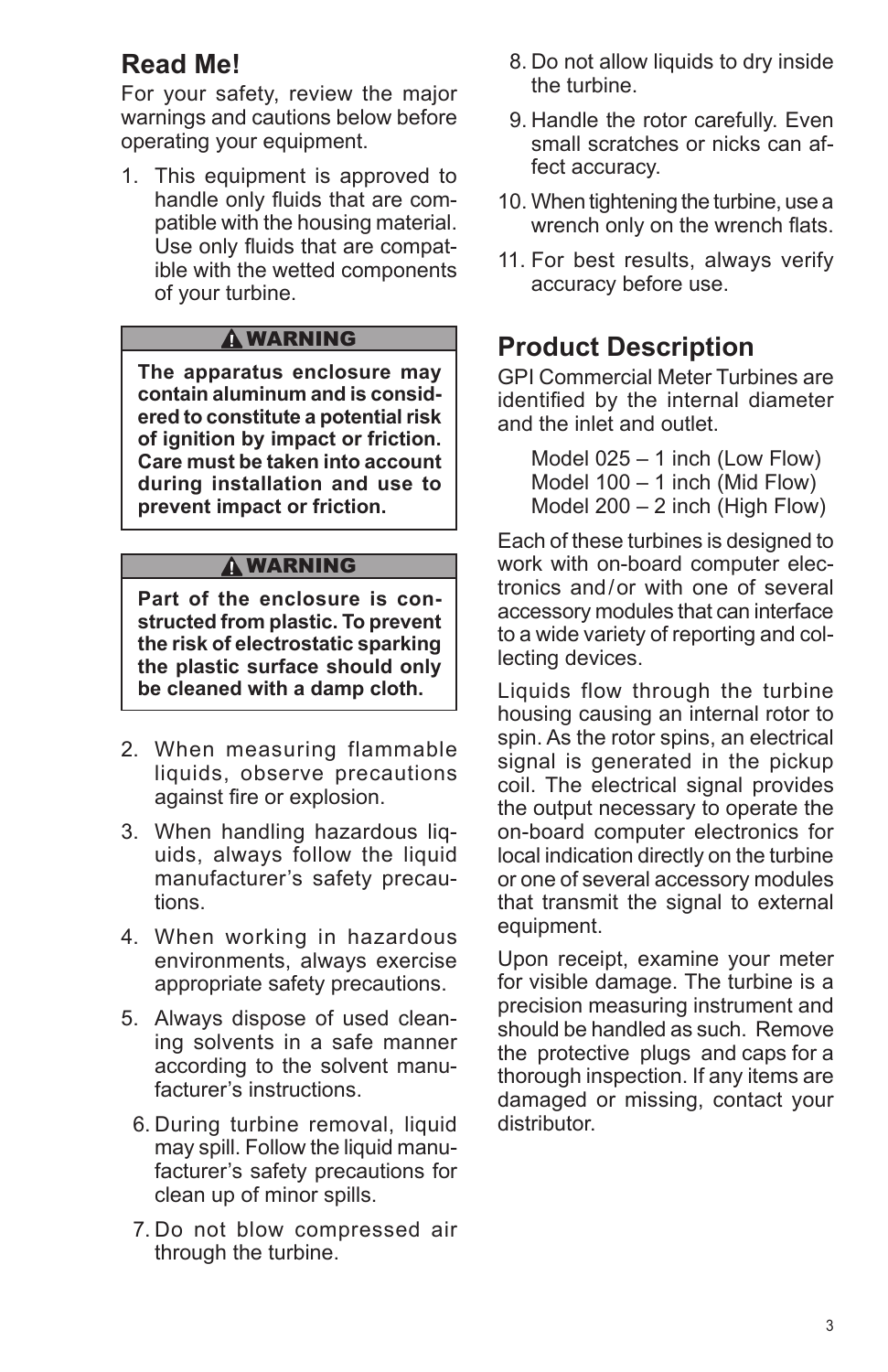Make sure the turbine model meets your specific needs. Refer to the Specifications Section and confirm the following:

- 1. The flowrate is within the limits of your model.
- 2. The liquid is compatible with the turbine's wetted components.
- 3. The system's pressure does not exceed the turbine's maximum pressure rating.

Information specific to your particular turbine, including serial number and manufacturing date is printed on the bottom of the turbine.

For your future reference, it might be useful to record this information in the manual in case it becomes unreadable on the turbine.

### INSTALLATION

All GPI**®** turbines are designed to measure flow in only one direction. The direction is indicated by the arrow cast-molded in the turbine outlet. If the opposite direction is desired, and you are using on-board computer electronics, rotate the computer electronics 180 degrees prior to installation.

Flow altering devices such as elbows, valves, and reducers can affect accuracy. The following recommended guidelines are given to enhance accuracy and maximize performance. Distances given here are minimum requirements; double them for desired straight pipe lengths.

Upstream from the turbine, allow a minimum straight pipe length at least 20 times the internal diameter of the turbine. For example, with the 1-inch turbine, there should be 20 inches (51 cm) of straight pipe immediately upstream.

Downstream from the turbine, allow a minimum straight pipe length at least 5 times the internal diameter of your turbine. For example, with the 1-inch turbine, there should be 5 inches (12.7 cm) of straight pipe immediately downstream. The desired downstream distance is 10 inches (25.4 cm).

A typical back pressure of 5 to 50 PSI (0.34 to 3.4 bar) will prevent cavitation. Create back pressure by installing a control valve on the downstream side of the meter at the proper distance detailed above.

Foreign material in the liquid being measured can clog the turbine's rotor and adversely affect accuracy. If this problem is anticipated or experienced, install screens to filter impurities from incoming liquids.

#### **Model 025:**

| Maximum Particulate Size |       |
|--------------------------|-------|
| Inches:                  | 0.005 |
| Microns:                 | 125   |
| Mesh:                    | 120   |

#### **Models 100 and 200:**

| Maximum Particulate Size |       |  |
|--------------------------|-------|--|
| Inches:                  | 0.018 |  |
| Microns:                 | 500   |  |
| Mesh:                    | 35    |  |

All GPI turbines are tested and calibrated at the factory using state-of-the-art calibration procedures and test equipment.

To ensure accurate measurement, remove all air from the system before use. To purge the system of air:

- 1. Ensure some back pressure exists on the turbine in the line.
- 2. Open the discharge valve or nozzle and allow fluid to completely fill the system. Make sure the stream is full and steady.
- 3. Close the discharge valve or nozzle.
- 4. Start normal operations.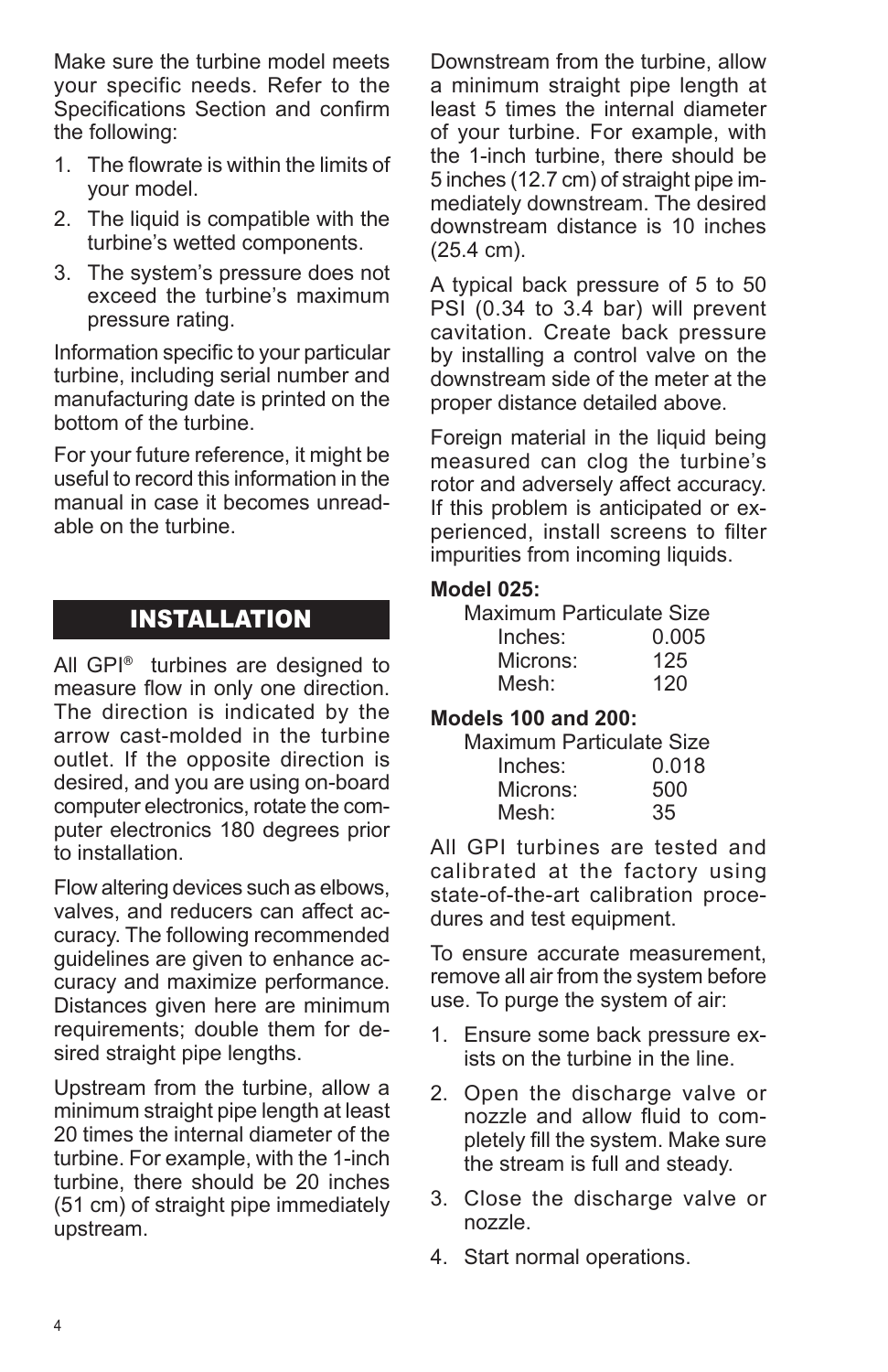### **Connections**

- 1. To protect against leakage, seal all threads with an appropriate sealing compound. Make sure the sealing compound does not intrude into the flow path.
- 2. Make sure the arrow on the outlet is pointed in the direction of the flow.

#### **A** CAUTION

**Using a wrench on plastic meters could damage the meter.**

- 3. Tighten the turbine onto the fittings. Use a wrench only on wrench flats.
- NOTE: If connecting to new male threads, burrs and curls can adversely effect accuracy. Correct the problem prior to turbine installation.

It is strongly recommended that accuracy be verified prior to use.

### MAINTENANCE

### **Verify Accuracy**

Before use, check the turbine's accuracy and verify calibration.

- 1. Make sure there is no air in the system.
- 2. Measure an exact known volume into an accurate container.
- 3. Verify the volume against the readout or recording equipment.
- NOTE: If necessary, use a correction factor to figure final volume.

For best results, accuracy should be verified periodically as part of a routine maintenance schedule.

### **Remove the Turbine**

#### **A WARNING**

**During turbine removal, liquid may spill. Follow the liquid man‑ ufacturer's safety precautions for clean up of minor spills.**

- 1. Drain all liquid from the turbine. Wear protective clothing as necessary.
- 2. Loosen both ends of the turbine. Use a wrench only on the turbine's wrench flats.
- 3. If the turbine is not immediately installed again, cap lines as necessary.

### **Clean the Turbine**

During use, the turbine should be kept full of liquid to ensure that drying does not occur inside the turbine. If drying or caking should occur, the rotor will stick or drag, affecting accuracy. To determine if the rotor is stuck or dragging, gently blow air through the meter and listen for the quiet whir of the rotor.

#### **A** CAUTION

**Never blow compressed air through the meter. It could damage the rotor.**

- 1. Remove the turbine from the system following the directions above.
- 2. Apply a penetrating lubricant such as WD-40® or a recommended cleaning solvent on the turbine's rotor, shaft, and bearings. Allow it to soak for 10 to 15 minutes.

#### **A** CAUTION

**Do not submerge the meter.**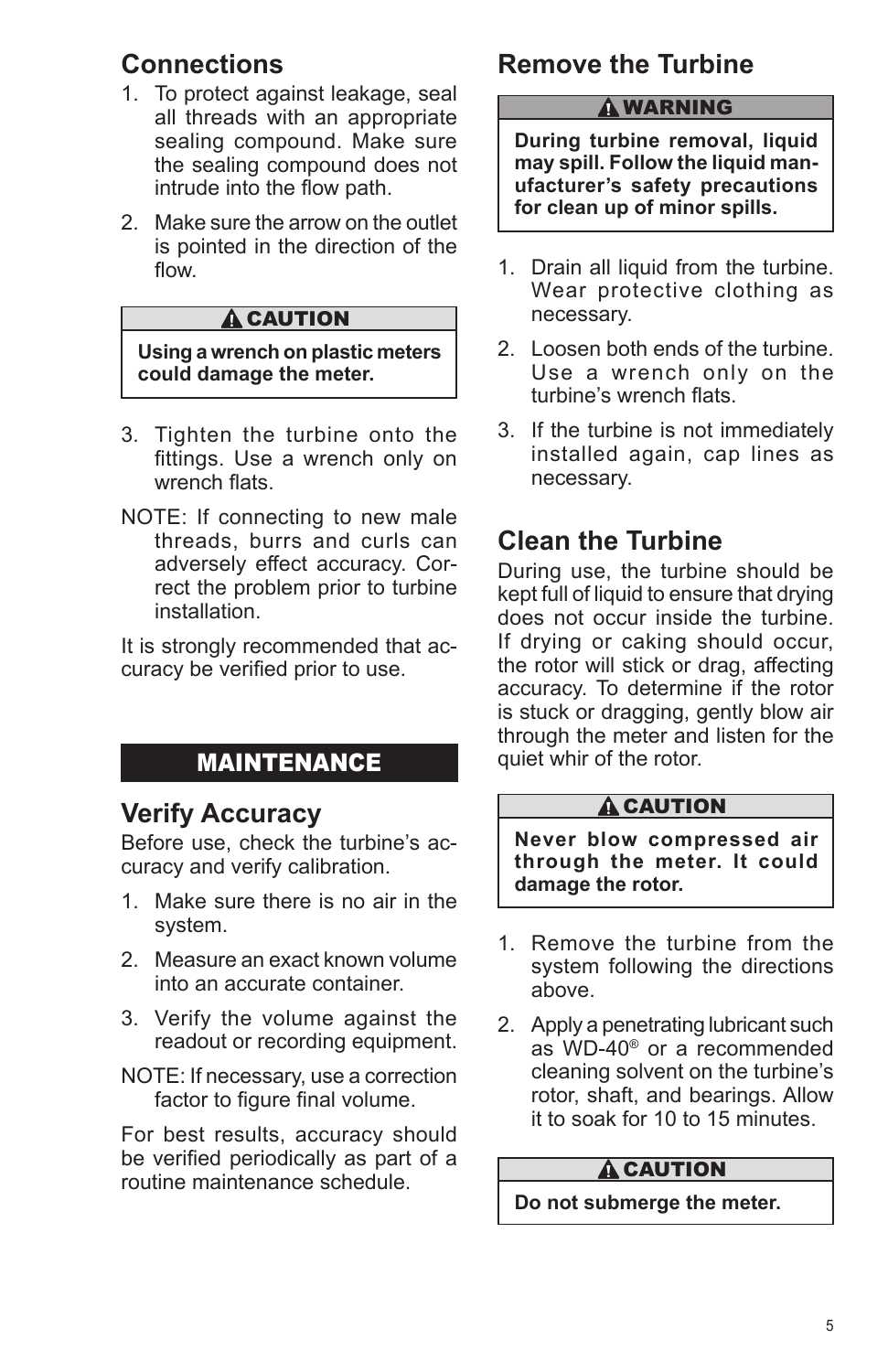- 3. Carefully remove residue from the rotor using a soft brush or small probe such as a screwdriver. Be careful not to damage the rotor and support.
- 4. When the rotor turns freely, install it again following the installation instructions given earlier in this manual.

### **A WARNING**

**Follow the liquid manufacturer's instructions for the disposal of contaminated cleaning solvents.**

### TROUBLESHOOTING

| Symptom                          | <b>Probable Cause</b>                                         | <b>Solution</b>                                                                          |
|----------------------------------|---------------------------------------------------------------|------------------------------------------------------------------------------------------|
| A. MEASUREMENTI<br>IS NOT ACCU-. | 1. Turbine operated below<br>minimum rate                     | Increase flowrate. See Specifica-<br>tions.                                              |
| <b>RATE</b>                      | 2. Turbine partially clogged<br>with dried liquid             | Remove turbine. Clean carefully.<br>Make sure rotor spins freely.                        |
|                                  | 3. Turbine bearings<br>partially clogged with<br>dried liquid | Remove turbine. Clean carefully.<br>Make sure rotor spins freely.                        |
|                                  | 4. Sealant wrapped<br>around rotor                            | Remove turbine. Clear material<br>from rotor. Make sure rotor spins<br>freely.           |
|                                  | 5. Installed too close to<br>fittings                         | Install correctly. See Installation<br>Section.                                          |
|                                  | 6. Improper connections<br>to recording device                | Check all electrical connections.<br>Reference appropriate installation<br>instructions. |
|                                  | 7. Accuracy needs<br>verification                             | Complete normal accuracy verifica-<br>tion procedures. Repeat periodically.              |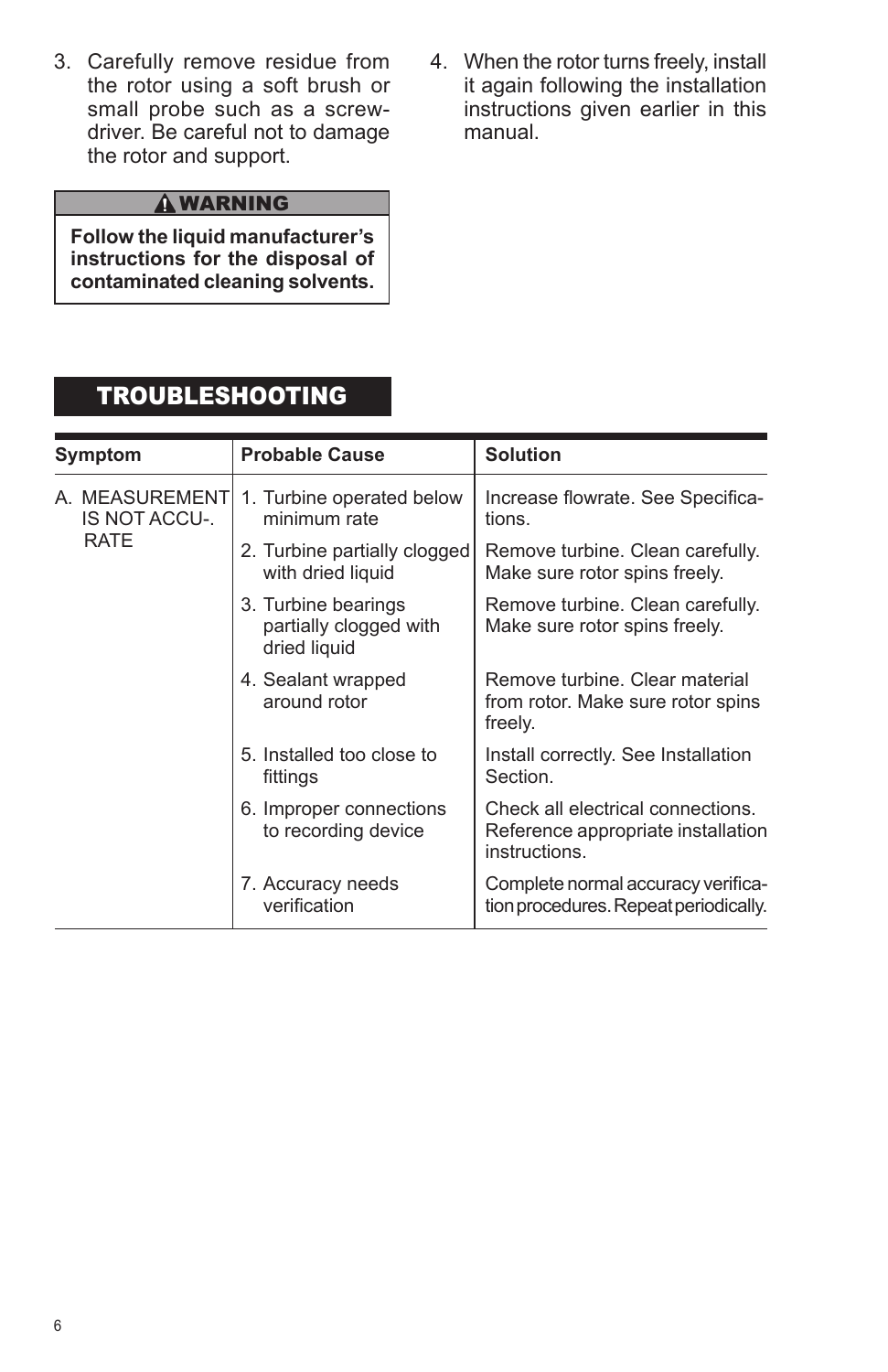### SPECIFICATIONS

### **Aluminum**

All data on Models A025 and A100 determined with 1 centipoise Kermac solvent test fluid at 70° F (21° C). Data on Model A200 is determined with water at 70° F (21° C).

| <b>Models</b><br><b>Size</b>                                                                            | A025<br><b>1 inch Low Flow</b>          | A100<br>1 inch                             | A200<br>2 inch                    |
|---------------------------------------------------------------------------------------------------------|-----------------------------------------|--------------------------------------------|-----------------------------------|
| Linear Flow Range<br>Gallons/minute (GPM)<br>Litres/minute (L/min)                                      | $0.3 - 3$<br>$1 - 11$                   | $3 - 50$<br>11-190                         | 30-300<br>114-1,135               |
| <b>Maximum Flow</b><br>Gallons/minute (GPM)<br>Litres/minute (L/min)                                    | 3<br>11                                 | 50<br>190                                  | 300<br>1,135                      |
| Maximum Pressure Drop<br>in 10:1 Range<br><b>PSIG</b><br>bar<br>Frequency Range in<br><b>Flow Range</b> | 8<br>0.55<br>11-110 Hz $@$<br>0.3-3 GPM | 5<br>0.34<br>36.5-608.3 Hz $@$<br>3-50 GPM | 0.28<br>36-360 Hz @<br>30-300 GPM |
| Connections<br>NPT or ISO Threads<br>Female<br>Inlet/Outlet Size                                        | Yes<br>Yes<br>1 in.                     | Yes<br>Yes<br>1 in.                        | Yes<br>Yes<br>2 in.               |
| Weight with Computer<br>Electronics<br>Pounds<br>Kilograms                                              | $1.35$ lbs.<br>.61 kg                   | $1.35$ lbs.<br>.61 kg                      | $3.0$ lbs.<br>1.36 kg             |

#### **Performance**

Linear Range for 1 in. Low Flow: N/A\*<br>Linear Range for 1 in.: <br>
± 1.5% of reading Linear Range for 1 in.:  $\qquad \qquad \pm 1.5\%$  of reading<br>Linear Range for 2 in.:  $\qquad \qquad \pm 1.5\%$  of reading Linear Range for 2 in.: Repeatability for 1 in. Low Flow:  $\pm 1\%$ <br>Repeatability for 1 in.:  $\pm 0.2\%$ Repeatability for 1 in.:  $\pm 0.2\%$ <br>Repeatability for 2 in.:  $\pm 0.2\%$ Repeatability for 2 in.:

#### **Pressure Rating 200 PSIG (21 bar)**

#### **Wetted Components**

Housing: Aluminum Rotor and Supports: Retaining Rings: 316 Stainless Steel

Journal Bearings: Ceramic (96% Alumina) Tungsten Carbide<br>Nylon

**Temperature Range**  $-40^{\circ}$  F to  $+250^{\circ}$  F (-40° C to  $+121^{\circ}$  C)

These temperatures apply to operations and storage. They are only for the turbine without computer electronics. Final operational temperature range is determined by computer electronics or accessory modules.

\* Accuracy can vary up to ±5% depending on installation and fluid type. Field calibration is recommended for best accuracy.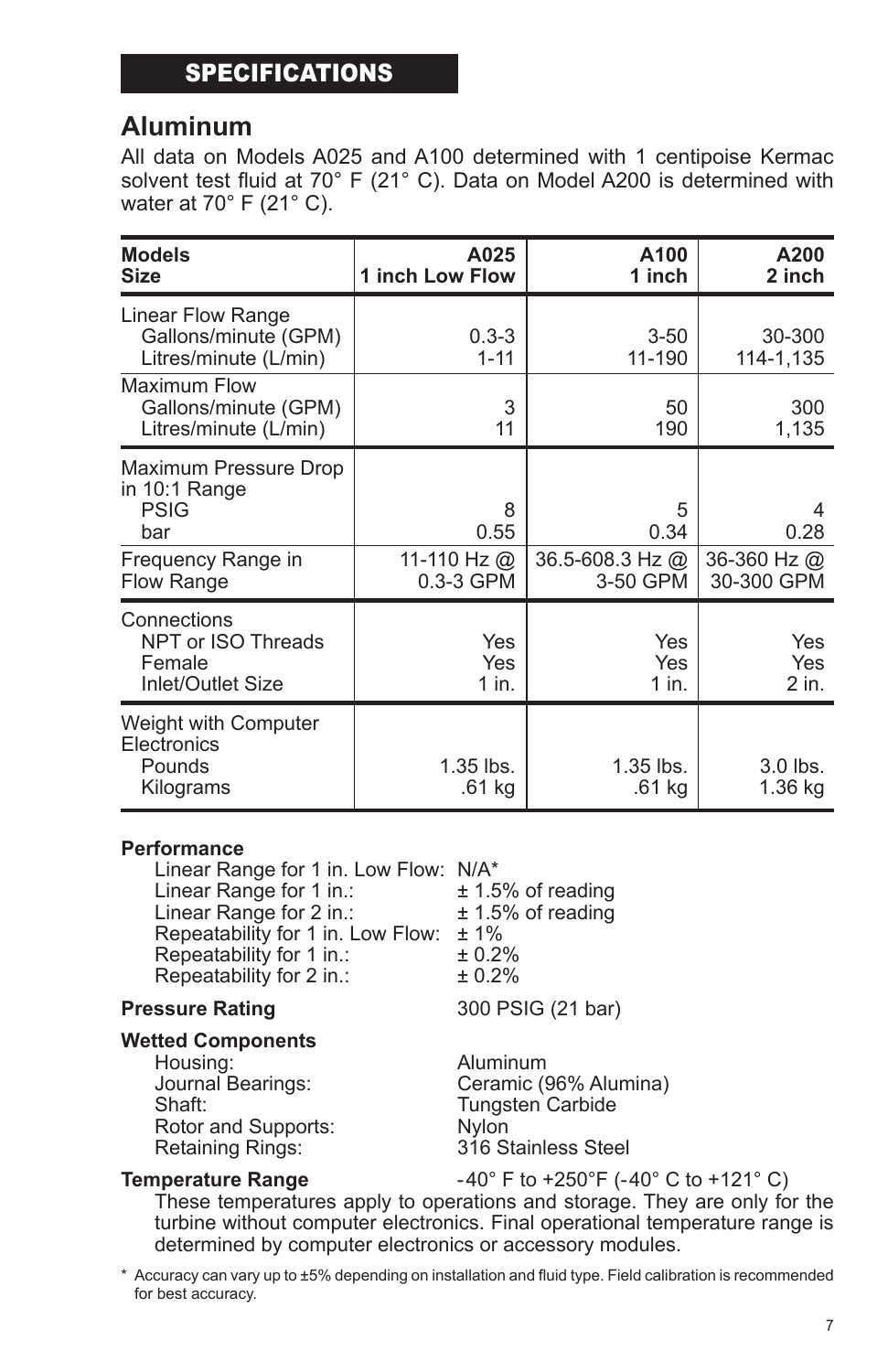**Aluminum cont'd.**



### **Dimensions**

| <b>Models</b><br><b>Size</b>            | A025<br>1 inch Low Flow       | A100<br>1 inch                | A200<br>2 inch       |
|-----------------------------------------|-------------------------------|-------------------------------|----------------------|
| $A = Height$ :<br>Inches<br>Centimeters | $2.5$ in.<br>$6.3 \text{ cm}$ | $2.5$ in.<br>$6.3 \text{ cm}$ | 4.25 in.<br>11.4 cm  |
| $B = Width$<br>Inches<br>Centimeters    | $2.0$ in.<br>$5.1 \text{ cm}$ | 2.0 in.<br>$5.1 \text{ cm}$   | $3.0$ in.<br>7.6 cm  |
| $C = Length$<br>Inches<br>Centimeters   | 4.0 in.<br>$10.1 \text{ cm}$  | 4.0 in.<br>$10.1 \text{ cm}$  | $6.0$ in.<br>15.2 cm |

**†** Height includes 0.7 inch (1.8 cm) for the computer electronics.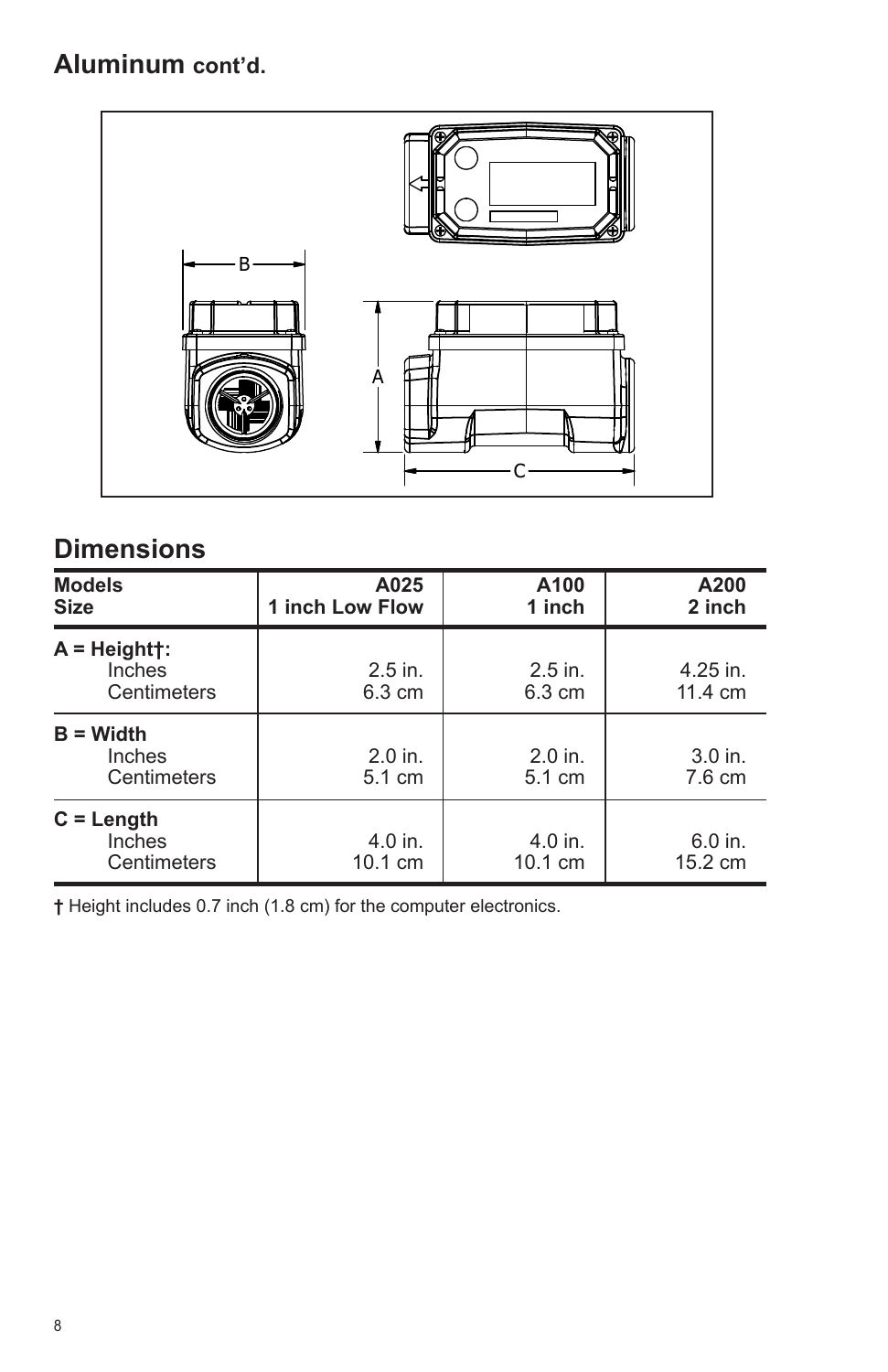### SPECIFICATIONS

### **Nylon**

All data on Models N025 and N100 determined with 1 centipoise Kermac solvent test fluid at 70° F (21° C).

| <b>Models</b><br><b>Size</b>                                                                            | <b>N025</b><br>1 inch Low Flow              | N <sub>100</sub><br>1 inch                     |
|---------------------------------------------------------------------------------------------------------|---------------------------------------------|------------------------------------------------|
| Linear Flow Range<br>Gallons/minute (GPM)<br>Litres/minute (L/min)                                      | $0.3 - 3$<br>$1 - 11$                       | $3 - 50$<br>11 - 190                           |
| <b>Maximum Flow</b><br>Gallons/minute (GPM)<br>Litres/minute (L/min)                                    | 3<br>11                                     | 50<br>190                                      |
| Maximum Pressure Drop<br>in 10:1 Range<br><b>PSIG</b><br>bar<br>Frequency Range in<br><b>Flow Range</b> | 8<br>0.55<br>11 - 110 Hz @<br>$0.3 - 3$ GPM | 5<br>0.34<br>36.5 - 608.3 Hz $@$<br>3 - 50 GPM |
| Connections<br>NPT or ISO Threads<br>Female<br>Inlet/Outlet Size                                        | Yes<br>Yes<br>1 in.                         | Yes<br>Yes<br>1 in.                            |
| Weight with Computer<br>Electronics<br>Pounds<br>Kilograms                                              | $1.0$ lbs.<br>$0.5$ kg                      | $1.0$ lbs.<br>$0.5$ kg                         |

#### **Performance**

Linear Range for 1 in. Low Flow: N/A**\*** Linear Range for 1 in.:  $\pm 1.5$ <br>Repeatability for 1 in. Low Flow:  $\pm 1\%$ Repeatability for 1 in. Low Flow: Repeatability for 1 in.:  $\pm 0.2\%$ 

**Pressure Rating 150 PSIG (10.3 bar)** 

#### **Wetted Components**

Housing: Nylon Journal Bearings: Ceramic Rotor and Supports: Retaining Rings: 316 Stainless Steel

Tungsten Carbide<br>Nylon

**Temperature Range**  $+14^{\circ}$  F to  $+250^{\circ}$  F (-40° C to  $+121^{\circ}$  C)

These temperatures apply to operations and storage. They are only for the turbine without computer electronics. Final operational temperature range is determined by computer electronics or accessory modules.

\* Accuracy can vary up to ±5% depending on installation and fluid type. Field calibration is recommended for best accuracy.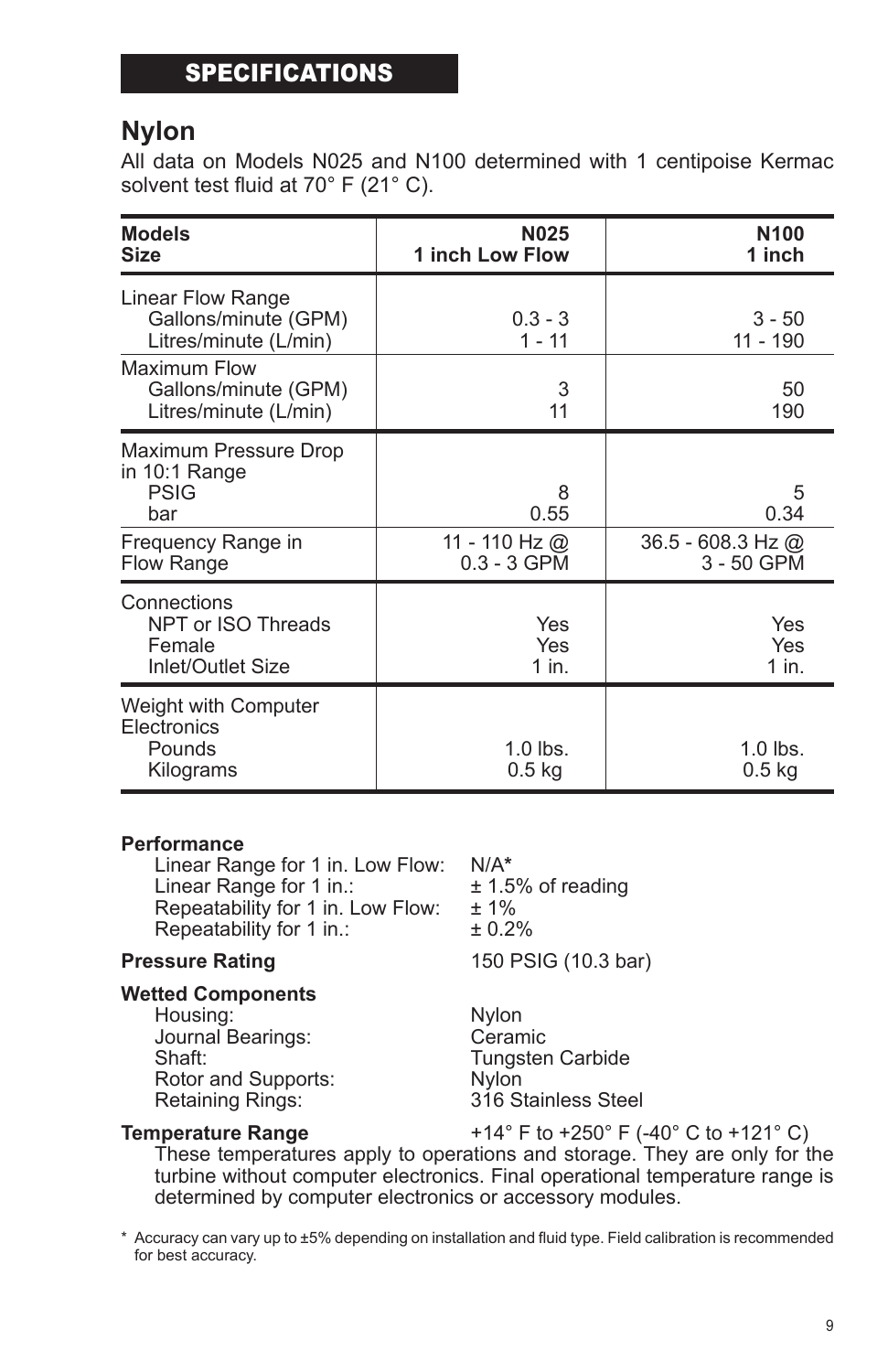## **Nylon cont'd.**



## **Dimensions**

| <b>Models</b><br><b>Size</b>             | <b>N025</b><br>1 inch Low Flow | N <sub>100</sub><br>1 inch    |
|------------------------------------------|--------------------------------|-------------------------------|
| $A = Height$ *:<br>Inches<br>Centimeters | $2.5$ in.<br>$6.3 \text{ cm}$  | $2.5$ in.<br>$6.3 \text{ cm}$ |
| $B = Width$<br>Inches<br>Centimeters     | $2.0$ in.<br>5.1 cm            | $2.0$ in.<br>5.1 cm           |
| $C = Length$<br>Inches<br>Centimeters    | 4.0 in.<br>$10.1 \text{ cm}$   | 4.0 in.<br>$10.1 \text{ cm}$  |

**\*** Height includes 0.7 inch (1.8 cm) for the computer electronics.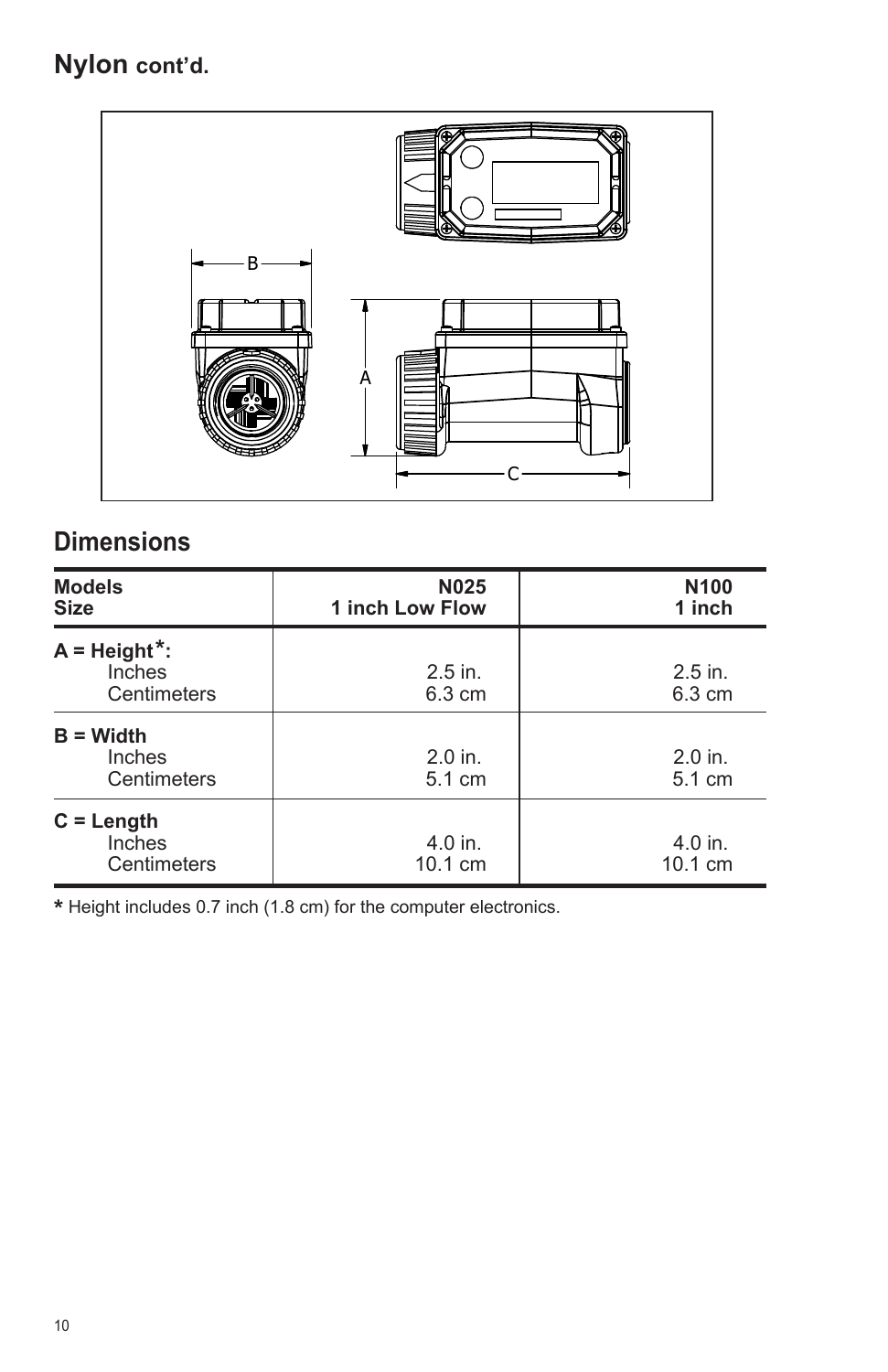### PARTS

Order Replacement Kits with the part numbers given here.

| Part No.  | <b>Description</b>    |
|-----------|-----------------------|
| 904009-66 | Screw, Aluminum Meter |
| 904003-21 | Screw, Nylon Meter    |
| 901002-52 | Seal, Computer        |

### **SERVICE**

For warranty consideration, parts, or other service information, please contact your local distributor. If you need further assistance, call the GPI Customer Service Department in Wichita, Kansas, during normal business hours.

#### **1‑888-996-3837**

To obtain prompt, efficient service, always be prepared with the following information:

- 1. The model number of your turbine.
- 2. The serial number or manufacturing date code of your turbine.
- 3. Specific information about part numbers and descriptions.

For warranty work always be prepared with your original sales slip or other evidence of purchase date.

### **Returning Parts**

Please contact the factory before returning any parts. It may be possible to diagnose the trouble and identify needed parts in a telephone call. GPI can also inform you of any special handling requirements you will need to follow covering the transportation and handling of equipment which has been used to transfer hazardous or flammable liquids.

#### $\triangle$  CAUTION

**Do not return turbines without specific authority from the GPI Customer Service Department. Due to strict regulations gov‑ erning transportation, handling, and disposal of hazardous or flammable liquids, GPI will not accept turbines for rework un‑ less they are completely free of liquid residue.**

#### **A CAUTION**

**Turbines not flushed before shipment can be refused and returned to the sender.**